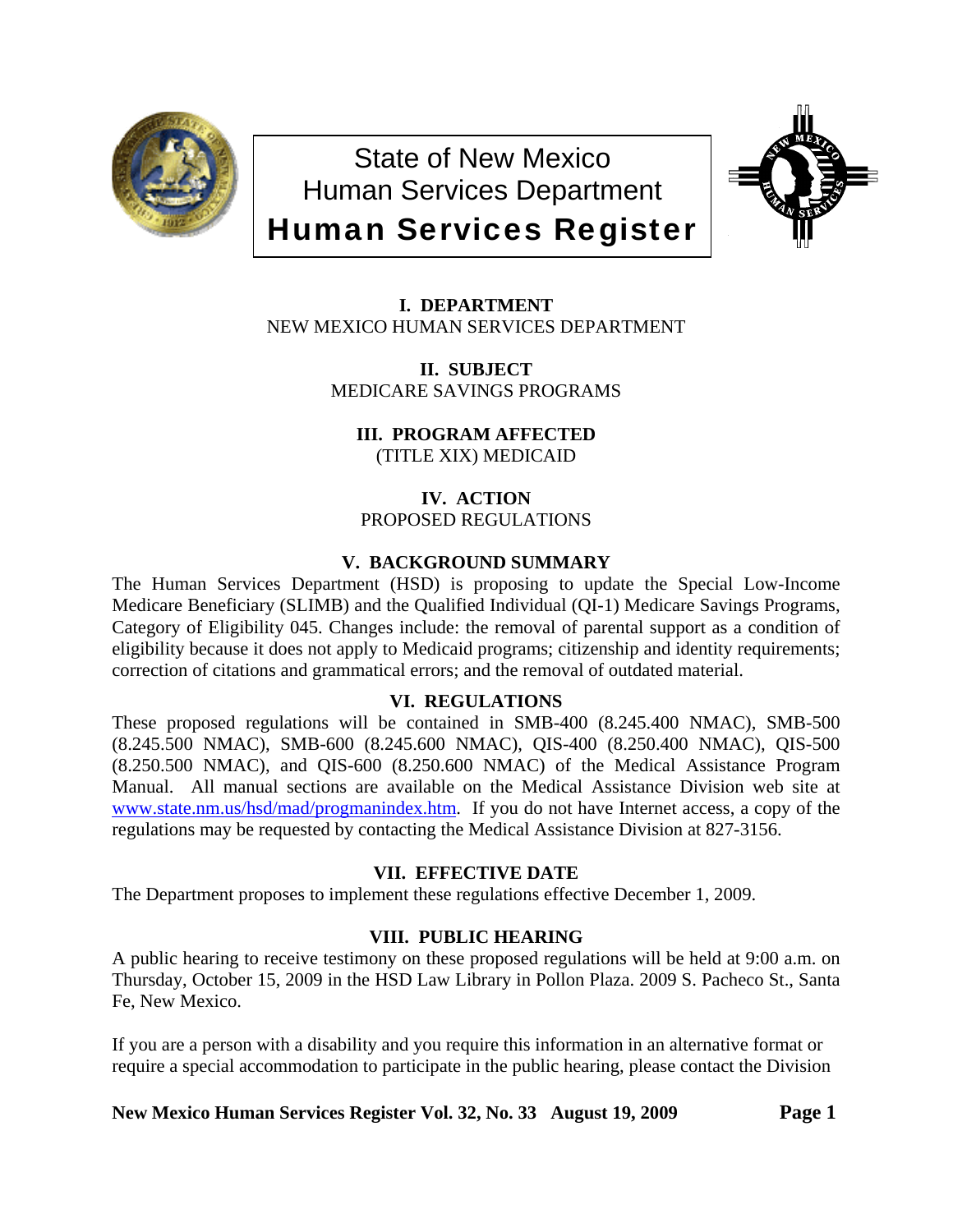toll free at 1-888-997-2583 and ask for extension 7-3156. In Santa Fe call 827-3156. The Department's TDD system may be accessed toll-free at 1-800-659-8331 or in Santa Fe by calling 827-3184. The Department requests at least ten (10) days advance notice to provide requested alternative formats and special accommodations.

#### **IX. ADDRESS**

Interested persons may address written or recorded comments to:

Pamela S. Hyde, J.D., Secretary Human Services Department P.O. Box 2348 Santa Fe, New Mexico 87504-2348

These comments must be received no later than 5:00 PM on October 15, 2009. Written and recorded comments will be given the same consideration as oral comments made at the public hearing. Interested persons my also address comments via electronic mail to: [Magdalena.Romero@state.nm.us.](mailto:Magdalena.Romero@state.nm.us)

#### **X. PUBLICATIONS**

Publication of these regulations approved on

PAMELA S. HYDE, J.D, SECRETARY HUMAN SERVICES DEPARTMENT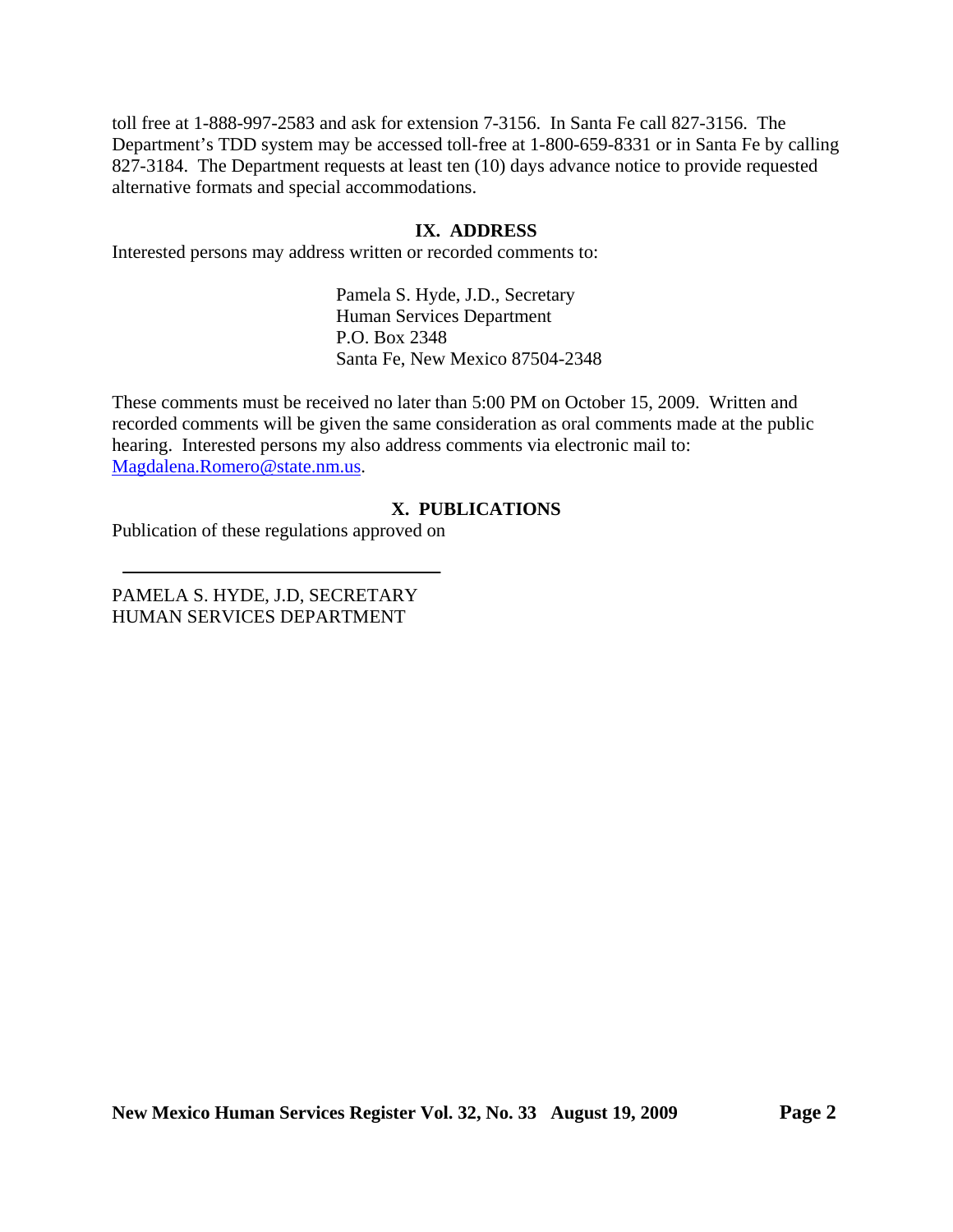#### **RECIPIENT POLICIES EFF:proposed DEFINING THE GROUP**

#### **400 SPECIFIED LOW INCOME MEDICARE BENEFICIARIES (SLIMB) - CATEGORY 045**

To be eligible for Category 045, an applicant/recipient must be covered by Medicare Part A. The Part A insurance is a free entitlement to Social Security beneficiaries who are  $[sixty-five (65)]$  65 years of age or older or who have received Social Security disability payments for  $[\frac{\text{twenty-four} (24)}{24}]$  24 months. Fully or currently insured workers, or their dependents, with end-stage renal disease are also covered under Medicare. [2-1-95]

#### **412 CITIZENSHIP AND IDENTITY**

[Refer to Medical Assistance Program Manual Section MAD 412, 412.1, and 412.2.] Individuals entitled to or receiving medicare already meet citizenship and identity requirements. [2-1-95, 4-30-98]

#### [**412.1 Verification of Citizenship**

Citizenship determinations rendered by the Social Security Administration (SSA) for SSI are final.

**412.11 Documentation of Citizenship** Primary documentation of citizenship is a birth certificate. Secondary documentation includes:. Certificate of naturalization;

2. Citizenship certificate;

3. Other resident identification documents issued by the U.S. Immigration and Naturalization Service, such as:

A. U.S. passport issued by the U.S. State Department;

- B. Consular report of birth;
	- C. Certification of birth issued by the United States State Department, proof of marriage to a U.S. citizen before September 2, 1922, and a card of identity and registration of a U.S. citizen; or

D. Official communication from an American Foreign

**SMB-400** - 1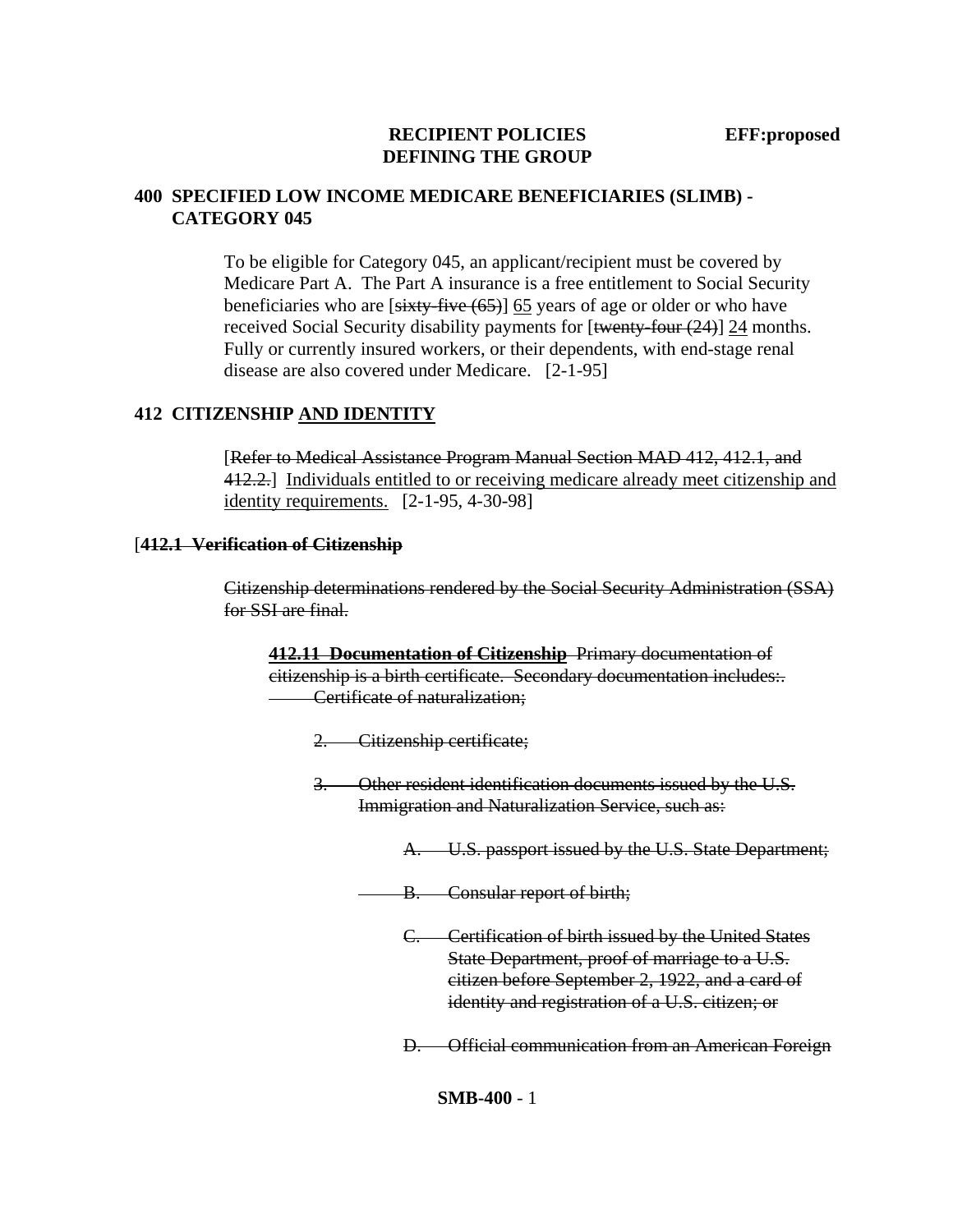## **RECIPIENT POLICIES** EFF:proposed **DEFINING THE GROUP**

Service Post indicating that the applicant/recipient is registered as a United States citizen.

#### **412.12 Declaration of Citizenship, Nationality or Immigration Status**

As a condition of eligibility, the Human Services Department (HSD) requires a declaration by the applicant/recipient, another person on behalf of a child or an applicant/recipient who is mentally incapacitated, which specifies whether the applicant/recipient is a citizen or national of the United States. If not, the declaration must also state that the applicant/recipient is in satisfactory immigration status.

Eligibility is not denied solely because an applicant/recipient cannot legally sign the declaration and the individual who is legally able to do so refuses to sign on behalf of the applicant/recipient or to cooperate, as required.]

[2-1-95]

## **434 ASSIGNMENT OF SUPPORT** [2-1-95]

#### **434.2 [ Assignment of Parental Support**

Assignment of parental support rights is required for all minor Medicaid recipients with absent or deceased parents. By signing applications and receiving Medicaid benefits, applicants/recipients have assigned support rights and indicated agreement to cooperate with parental support requirements. See Section MAD-425, ELIGIBILITY ASSIGNMENT AND COOPERATION REQUIREMENTS.

Medicaid benefits are not denied to otherwise eligible recipients solely because they cannot legally assign their own support rights when the individual who is legally able to assign their rights refuses to assign or cooperate, as required by  $\text{law.}$ ]

[2-1-95]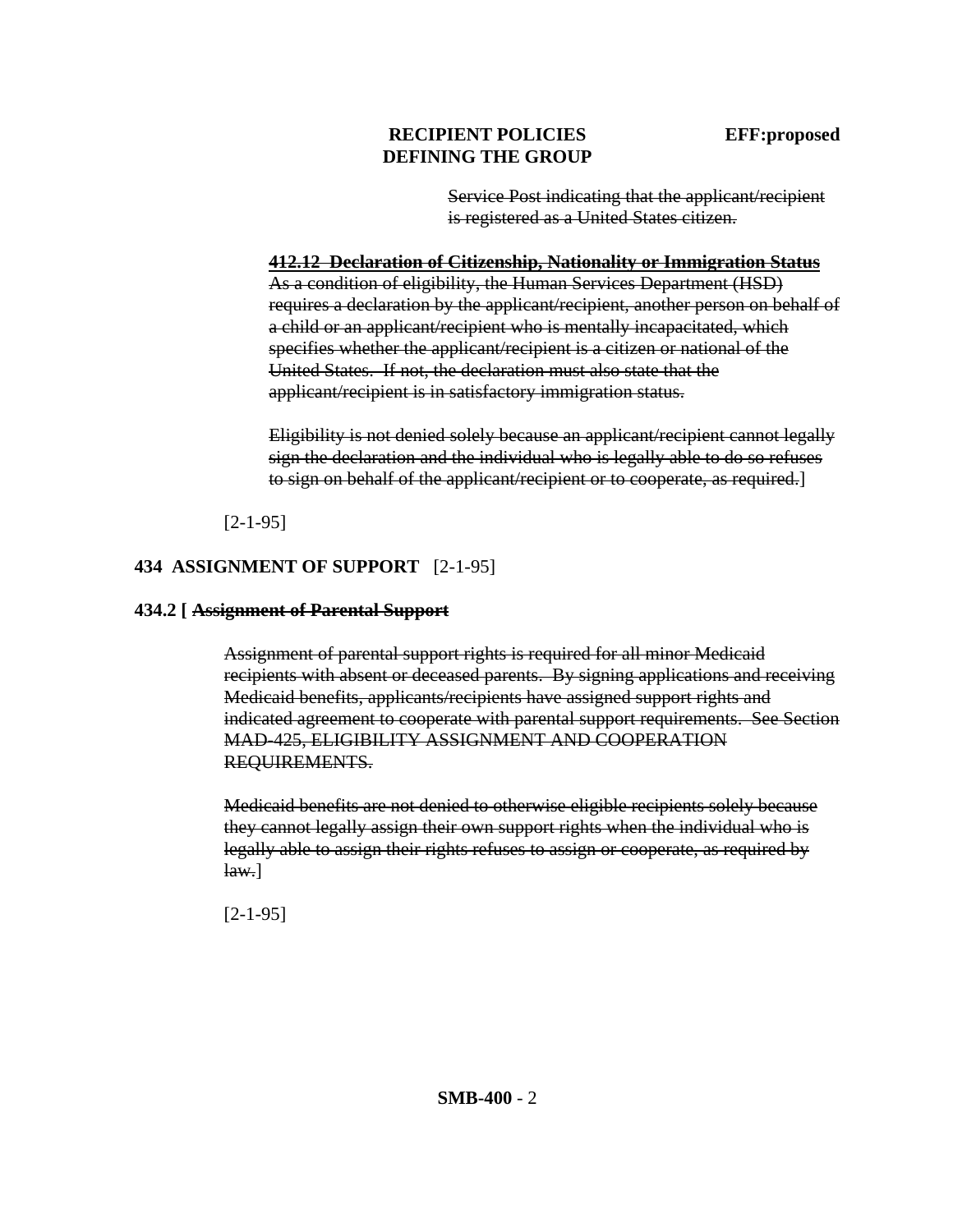## **ELIGIBILITY POLICIES EFF:proposed INCOME AND RESOURCE STANDARDS**

#### **510 RESOURCE STANDARDS**

The value of an applicant/recipient's countable resources must not exceed \$4,000.

The resource limit for an applicant couple is \$6,000. An applicant/recipient with an ineligible spouse is eligible if the couple's countable resources do not exceed \$6,000, when resources are deemed.

A resource determination is always made as of the first moment of the first day of the month. An applicant/recipient is ineligible for any month in which the countable resources exceed the current resource standard as of the first moment of the first day of the month. Changes in the amount of resources during a month do not affect eligibility for that month. [See Section SSI-510, SUPPLEMENTAL SECURITY INCOME METHODOLOGY] See 8.215.500.11 NMAC, *Resource Standards*, for information on exclusions, disregards, and countable resources.

## **515 RESOURCE TRANSFERS**

The Social Security Administration excluded transfer of resources as a factor of eligiblity for non-institutionalized SSI recipients. Transfer of resources is not a factor for consideration in [eategories that use SSI methodology in the eligibility determination.] the medicare savings programs.

#### **520 INCOME STANDARDS**

Income standards for this category are at least 100% but no more than  $[110\%]$  120% of the federal income poverty guidelines. The federal income poverty guidelines are adjusted annually, effective April 1. [See Section MAD-520, INCOME STANDARDS and Section SSI-521, SUPPLEMENTAL SECURITY INCOME METHODOLOGY] See 8.200.520 NMAC, *Income Standards*, and 8.215.500.19 NMAC, *Income Standards*, for information on exclusions, disregards, and countable income.

[Effective January 1, 1995 the upper SLIMB income limit will be 120% of the current federal poverty income level.]

Verification of income must be documented in the case file.

#### **523 DEEMED INCOME**

If an applicant/recipient is a minor who lives with a parent(s), deemed income from the parent(s) must be considered.

If an applicant/recipient is married and lives with a spouse, deemed income from the spouse must be considered. [See Section SSI-523, SUPPLEMENTAL SECURITY INCOME METHODOLOGY] See 8.215.500.12 NMAC, *Deemed Income*, for information on deemed incomes.

#### **SMB-500 - 1**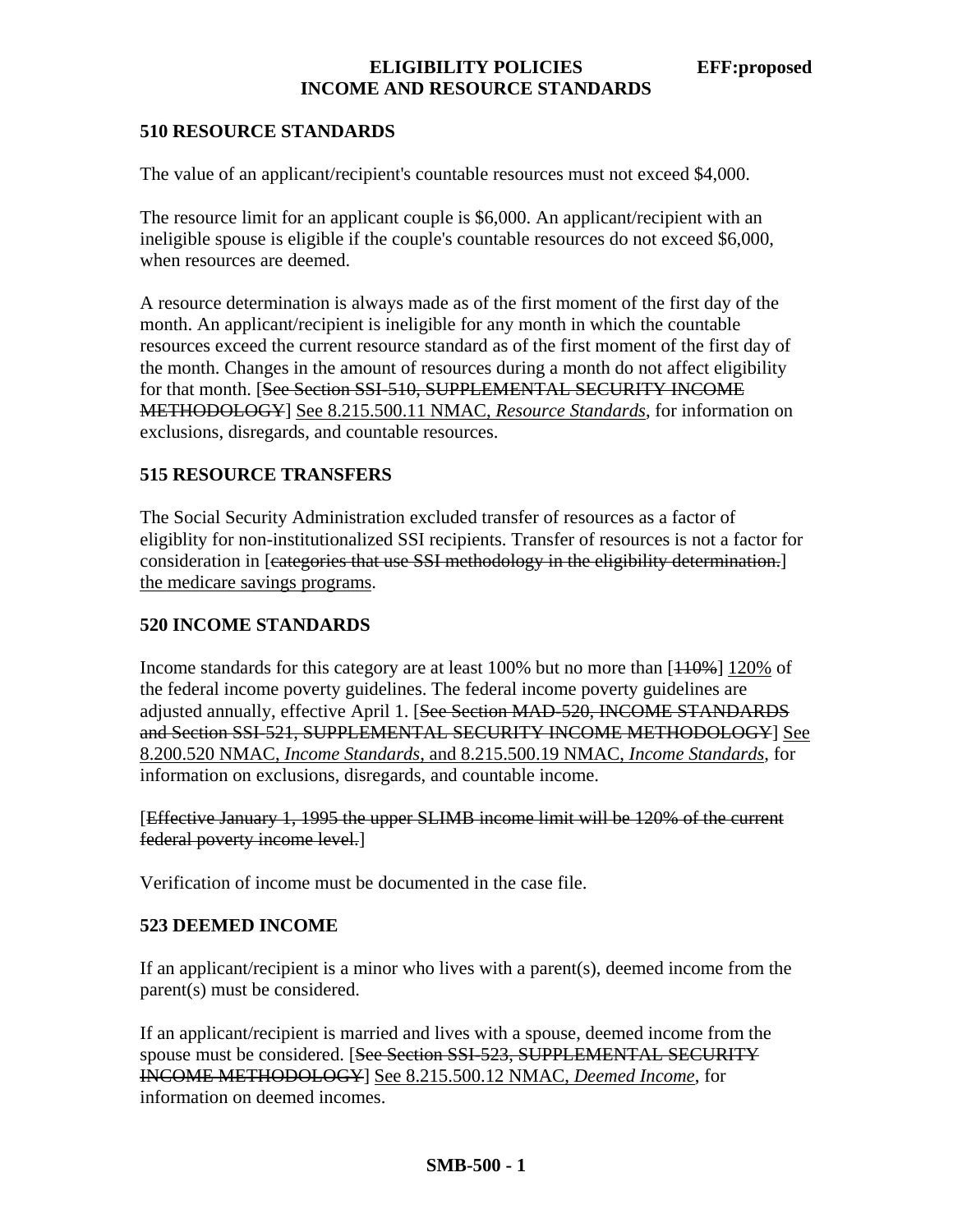### **DESCRIPTION OF PROGRAM EFF:proposed BENEFIT DETERMINATION**

### **600 BENEFIT DESCRIPTION**

Most individuals [sixty-five (65)] 65 or older receive free Medicare Part A. Those who do not receive free part A can voluntarily enroll for hospital insurance coverage and pay the monthly premium. medicaid does not pay the medicare part A monthly premium for this category of recipients. Voluntary enrollees for premium/conditional medicare part A must enroll for supplementary medical insurance, medicare part B, and pay that premium also. After an application for SLIMB benefits is approved, medicaid begins to pay the medicare part B premium.

Applicants/recipients eligible for medicaid coverage under another medicaid category may also be eligible for SLIMB. SLIMB eligibility allows the state to receive federal matching funding for the purchase of medicare part B.

Since payment of the medicare part B premium is the only benefit, no medicaid card is issued and there is no interaction with the medicaid claims processing contractor.

### **620 BENEFIT DETERMINATION**

Application for SLIMB is made on the assistance application form. Applications are acted on and notice of action taken is sent to the applicant within [forty-five (45)] 45 days of the application.

Determination of SLIMB eligibility for current recipients of medicaid is made without a separate application. Recipients of supplemental security income (SSI) [and/or] or qualified medicare beneficiaries are not eligible for SLIMB.

## **624 ONGOING BENEFITS**

A redetermination of eligibility is made every  $[\text{twelve}(12)]$  12 months.

## **625 RETROACTIVE BENEFIT COVERAGE**

Up to three  $[\frac{1}{3}]$  months of retroactive medicaid coverage can be furnished to applicants who have received medicaid-covered services during the retroactive period and would have met applicable eligibility criteria had they applied during the three  $[4]$  months prior to the month of application [42 CFR Section 435.914].

#### **[625.1 Application for Retroactive Benefit Coverage**

Application for retroactive Medicaid can be made by checking "yes" in the "Application for Retroactive Medicaid Payments" box on the Application/Redetermination of Eligibility for Medical Assistance [(MAD 381) form or by checking "yes" to the question "Does anyone in your household have unpaid medical expenses in the last three (3) months?" on the Application for Assistance (ISD 100 S) form.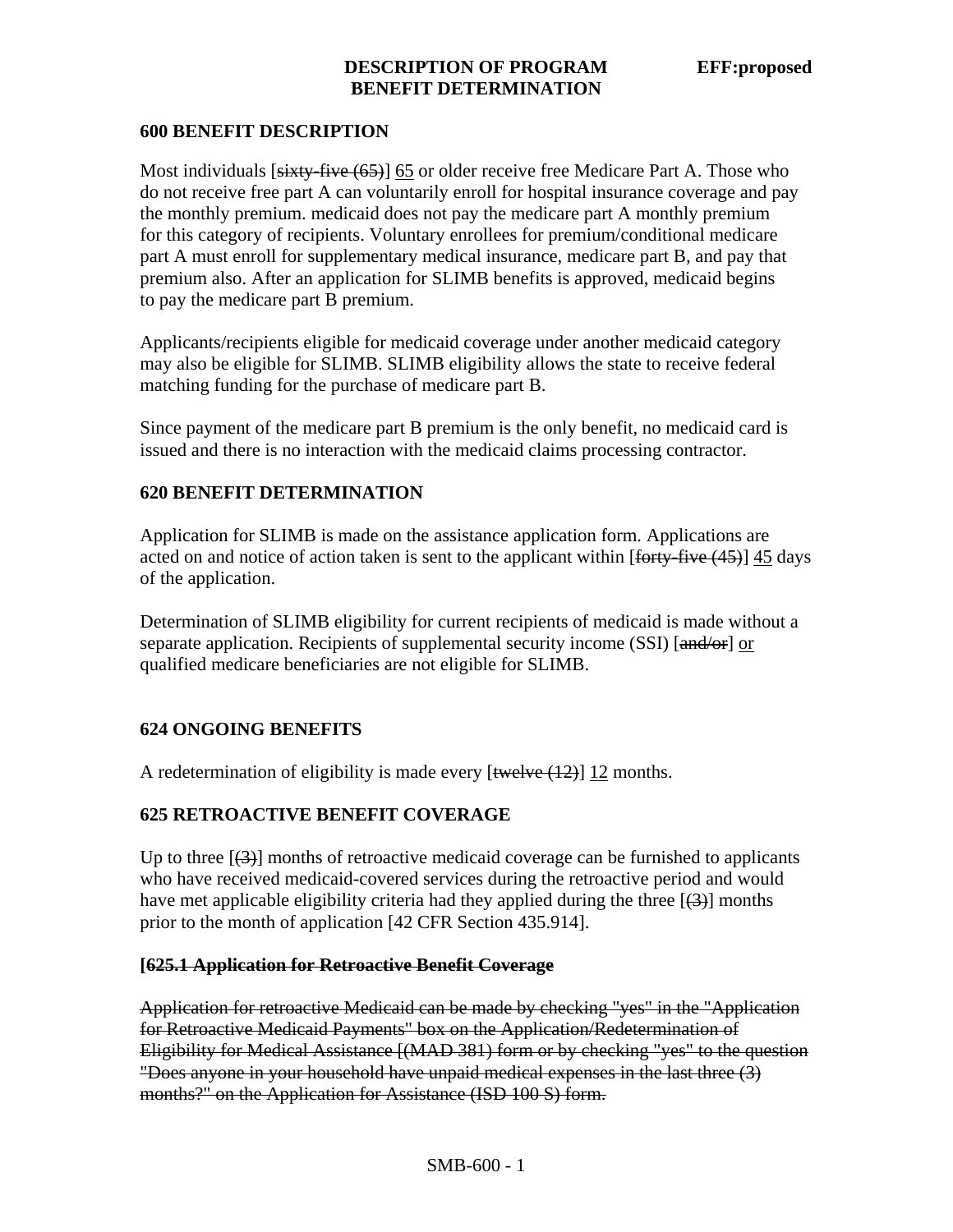#### **DESCRIPTION OF PROGRAM EFF:proposed BENEFIT DETERMINATION**

Applications for retroactive SSI Medicaid benefits for recipients of Supplemental Security Income (SSI) must be made by 180 days from the date of approval for SSI. Medicaid-covered services which were furnished more than two (2) years prior to approval are not covered.

#### **625.2 Approval Requirements**

To establish retroactive eligibility, the ISS must verify that all conditions of eligibility were met for each of the three (3) retroactive months and that the applicant received Medicaid-covered services. Eligibility for each month is approved or denied on its own merits.

**625.21 Applicable Benefit Rate** The Federal Benefit Rate (FBR) in effect during the retroactive months based on the applicant's living arrangements is applicable for retroactive Medicaid eligibility determinations. See [MAD-520] INCOME STANDARDS. If the applicant's countable income in a given month exceed the applicable FBR, the applicant is not eligible for retroactive Medicaid for that month. If the countable income is less that the FBR, the applicant is eligible on the factor of income for that month.

A separate determination must be made for each of the three (3) months in the retroactive period.]

**A. Application for retroactive benefit coverage:** Application for retroactive medicaid is made by checking "yes" to the question on the application form about having unpaid medical bills in the three months prior to application for assistance. Applications for retroactive medicaid benefits must be made no later than 180 days from the date of application for assistance.

**B.** Approval requirements: To establish retroactive eligibility, the ISD worker must verify that all conditions of eligibility were met for each of the three retroactive months. Each month must be approved or denied on its own merits. In certain cases this may involve using the federal benefit rate (FBR) in effect during the retroactive months based on the applicant's living arrangement. See 8.200.520 NMAC, Income Standards.

 **C. Benefit coverage:** Retroactive benefits in this category of eligibility are limited to the payment of the medicare part B premium only.

**625.22 Disability Determination Required** If a determination is needed as of the date of onset of blindness or disability, the [ISS] ISD caseworker must send a referral to

[Disability Determination Services (ISD 305) to] the disability determination unit. Medical records for the requested months of determination must accompany the referral.

## **625.3 Notice**

**625.31 Notice to Applicant** The applicant must be informed if any of the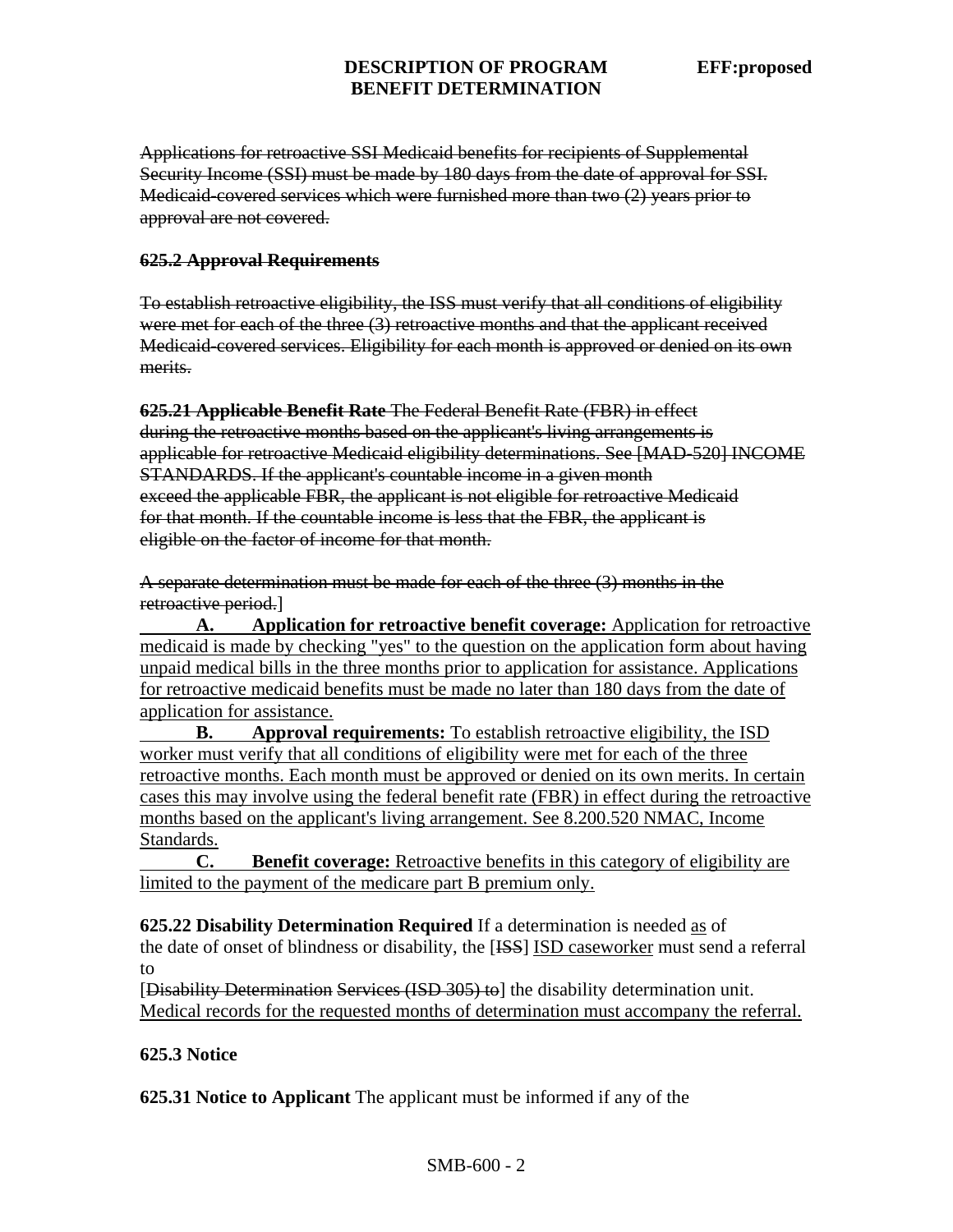retroactive months are denied.

**625.32 Recipient Responsibility to Notify Provider** After the retroactive eligibility has been established, the [ISS] ISD worker must notify the recipient that he/she is responsible for informing all providers with outstanding bills of the retroactive eligibility determination. If the recipient does not inform all providers and furnish verification of eligibility which can be used for billing and the provider consequently does not submit the billing within 120 days from the date of approval of retroactive coverage, the recipient is responsible for payment of the bill.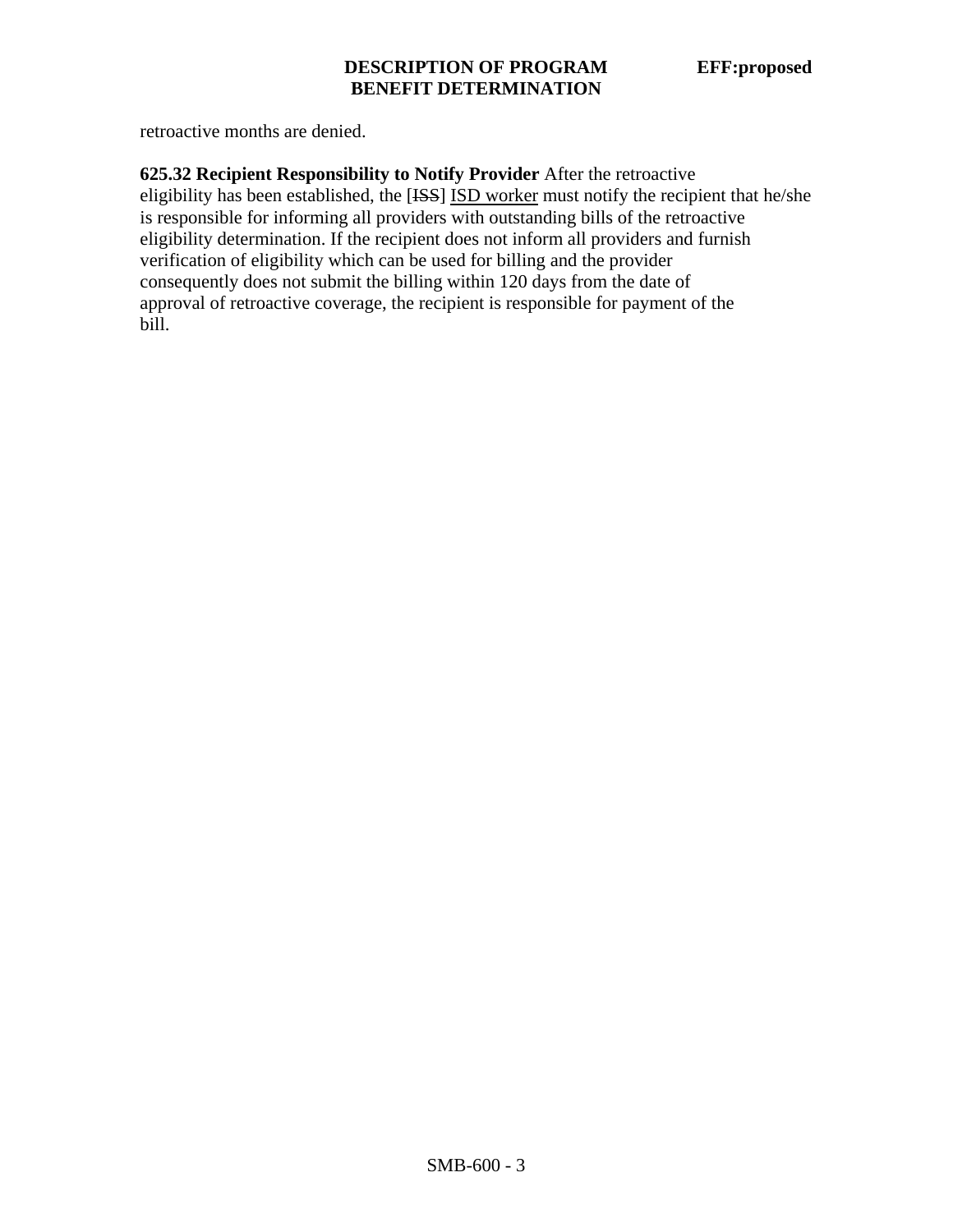#### **400 QUALIFIED INDIVIDUALS 1 (QI1s) - CATEGORY 045**

To be eligible for the qualified individual 1 program (category 045), an applicant/recipient must be covered by medicare part A. The part A insurance is a free entitlement to social security beneficiaries who are [sixty-five (65)] 65 years of age or older or who have received social security disability payments for [twenty-four (24)] 24 months. Fully or currently insured workers, or their dependents, with end-stage renal disease are also covered under medicare. [4-30- 98]

#### **412 CITIZENSHIP**

Undocumented aliens cannot purchase Medicare coverage and, therefore, are not eligible for QI1 benefits. To be eligible for QI1 an applicant/recipient must be one of the following:

- 1. A citizen of the United States; or
- 2. An alien who entered the United States prior to August 22, 1996, as one of the classes of aliens described in [Section MAD 412.1] Subsection A of 8.200.410 NMAC. Citizenship, or an alien who entered the United States as a qualified alien on or after August 22, 1996, and who has met the five year bar listed in [section] MAD 412.2] Subsection B of 8.200.410.11 NMAC.

[4-30-98]

#### **412.1 Verification of Citizenship**

[Citizenship determinations rendered by the Social Security Administration (SSA) for SSI are final.

**412.11 Documentation of Citizenship** Primary documentation of citizenship is a birth certificate. Secondary documentation includes:

- 1. Certificate of naturalization;
- 2. Citizenship certificate;
- 3. Other resident identification documents issued by the U.S. Immigration and Naturalization Service, such as:

A. U.S. passport issued by the U.S. State

**QIS-400** - 1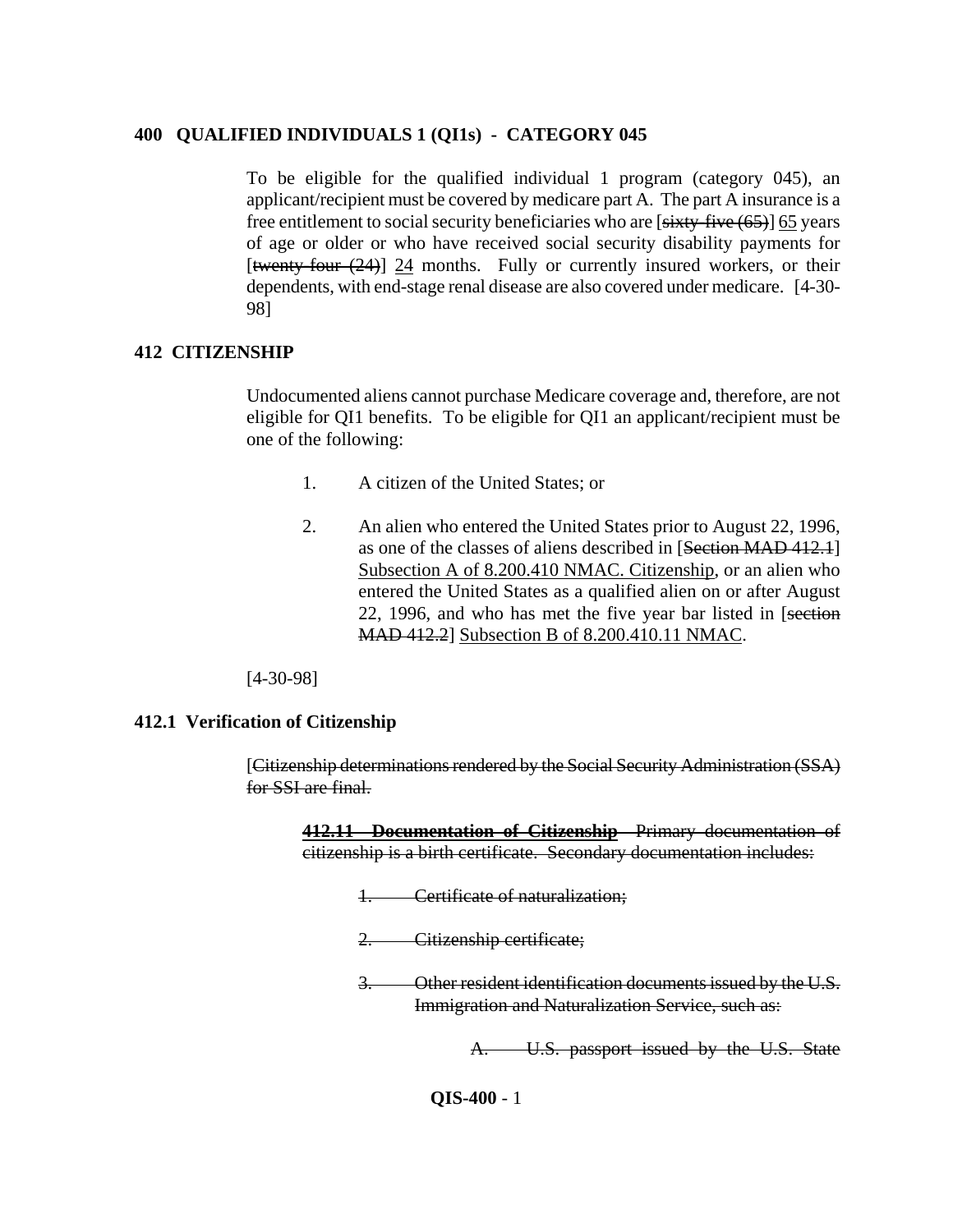Department;

B. Consular report of birth;

- C. Certification of birth issued by the United States State Department, proof of marriage to a U.S. citizen before September 2, 1922, and a card of identity and registration of a U.S. citizen; or
- D. Official communication from an American Foreign Service Post indicating that the applicant/recipient is registered as a United States citizen.

**412.12 Declaration of Citizenship, Nationality or Immigration Status** As a condition of eligibility, the Human Services Department (HSD) requires a declaration by the applicant/recipient, another person on behalf of a child or an applicant/recipient who is mentally incapacitated, which specifies whether the applicant/recipient is a citizen or national of the United States. If not, the declaration must also state that the applicant/recipient is in satisfactory immigration status.

Eligibility is not denied solely because an applicant/recipient cannot legally sign the declaration and the individual who is legally able to do so refuses to sign on behalf of the applicant/recipient or to cooperate, as required.]

Individuals entitled to or receiving medicare already meet citizenship and identity requirements.

[4-30-98]

# **414 NONCONCURRENT RECEIPT OF ASSISTANCE**

QI1s cannot be otherwise eligible for medical assistance under [the] any of the other categories of NM medicaid eligibility. [4-30-98]

# **[434 ASSIGNMENT OF SUPPORT**

# **434.1 Assignment of Medical Support**

As a condition of eligibility, applicants for or recipients of benefits must do the following, [42 CFR § 433.146; NMSA 1978 § 27-2-28 (G)(Repl. Pamp. 1991)]: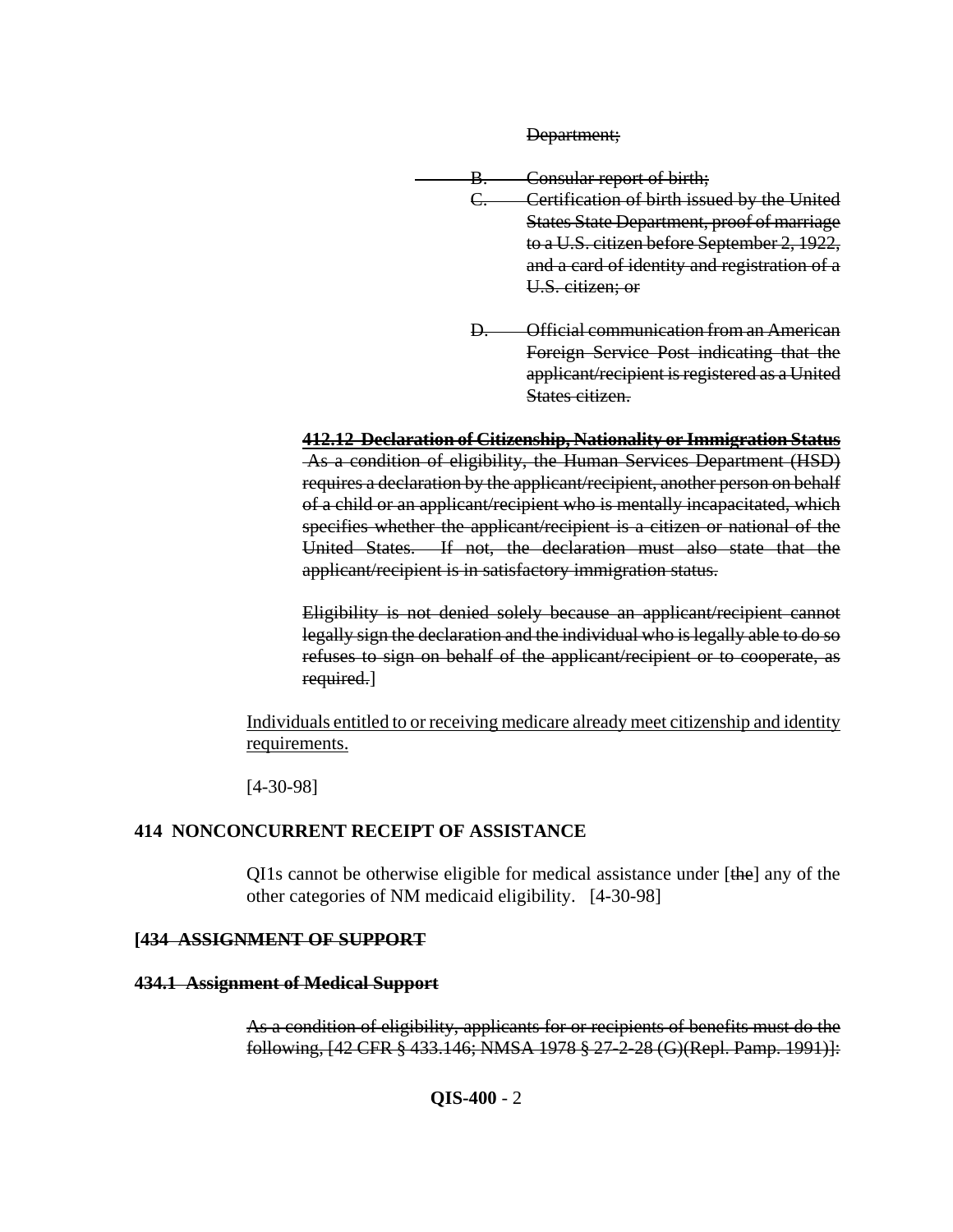- Assign individual rights to medical support and payments to Human Services Department (HSD). The assignment authorizes HSD to pursue and make recoveries from liable third parties on behalf of a recipient;
- 2. Assign the rights to medical support and payments of other individuals eligible for Medicaid, for whom they can legally make an assignment; and
- 3. Assign their individual rights to any medical care support available under an order of a court or an administrative agency.

[4-30-98]

# **434.2 Assignment of Parental Support**

Assignment of parental support rights is required for all minor Medicaid recipients with absent or deceased parents. By signing applications and receiving Medicaid benefits, applicants/recipients have assigned support rights and indicated agreement to cooperate with parental support requirements. See Section MAD-425, ELIGIBILITY ASSIGNMENT AND COOPERATION REQUIREMENTS.

Medicaid benefits are not denied to otherwise eligible recipients solely because they cannot legally assign their own support rights when the individual who is legally able to assign their rights refuses to assign or cooperate, as required by  $\text{law.}$ ]

[4-30-98]

# **451 REPORTING REQUIREMENTS**

Medicaid recipients must report any change in their circumstances which may affect eligibility within  $[\tan(10)]$  10 days after the change to the local income support division ISD) office. [4-30-98]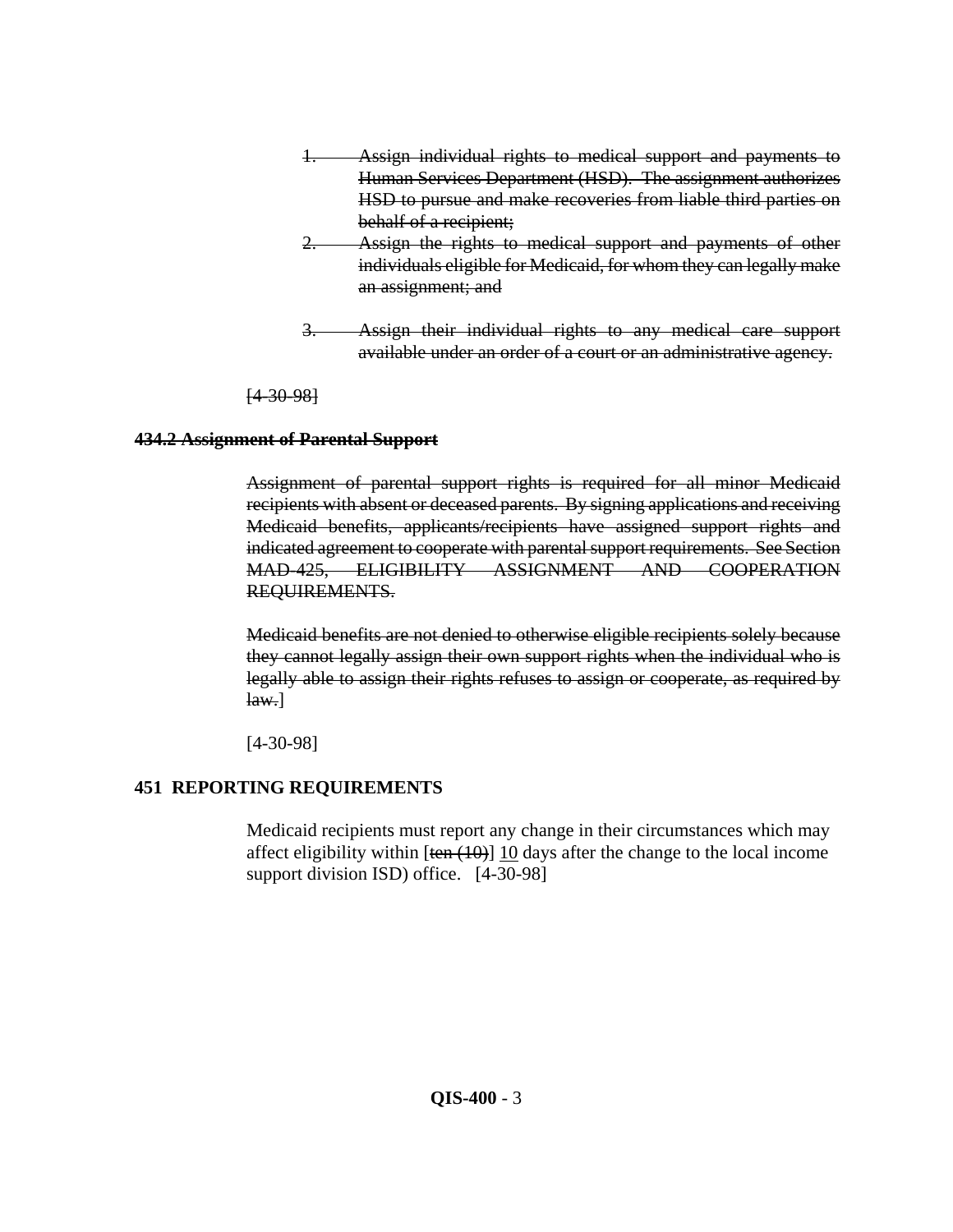## **510 RESOURCE STANDARDS**

The value of an applicant/recipient's countable resources must not exceed \$4,000.

The resource limit for an applicant couple is \$6,000. An applicant/recipient with an ineligible spouse is eligible if the couple's countable resources do not exceed \$6,000, when resources are deemed.

A resource determination is always made as of the first moment of the first day of the month. An applicant/recipient is ineligible for any month in which the countable resources exceed the current resource standard as of the first moment of the first day of the month. Changes in the amount of resources during a month do not affect eligibility for that month. [See Section SSI 510, SUPPLEMENTAL SECURITY INCOME METHODOLOGY] See 8.215.500.11 NMAC, Resource Standards, for information on exclusions, disregards, and countable resources. [4-30-98]

## **520 INCOME STANDARDS**

Income standards for this category are at least 120% but [no more] less than 135% of the federal income poverty guidelines. The federal income poverty guidelines are adjusted annually, effective April 1. [See Section MAD 520, INCOME STANDARDS and Section SSI 521, SUPPLEMENTAL SECURITY INCOME METHODOLOGY] See 8.200.520 NMAC, Income Standards, and 8.215.500.19 NMAC, Income Standards, for information on exclusions, disregards, and countable income. Verification of income must be documented in the case file. [4-30-98]

# **523 DEEMED INCOME**

If an applicant/recipient is a minor who lives with a parent(s), deemed income from the parent(s) must be considered.

If an applicant/recipient is married and lives with a spouse, deemed income from the spouse must be considered. [See Section SSI 523, SUPPLEMENTAL SECURITY INCOME METHODOLOGY] See 8.215.500.21 NMAC, Deemed Income, for information on deemed income.

[4-30-98]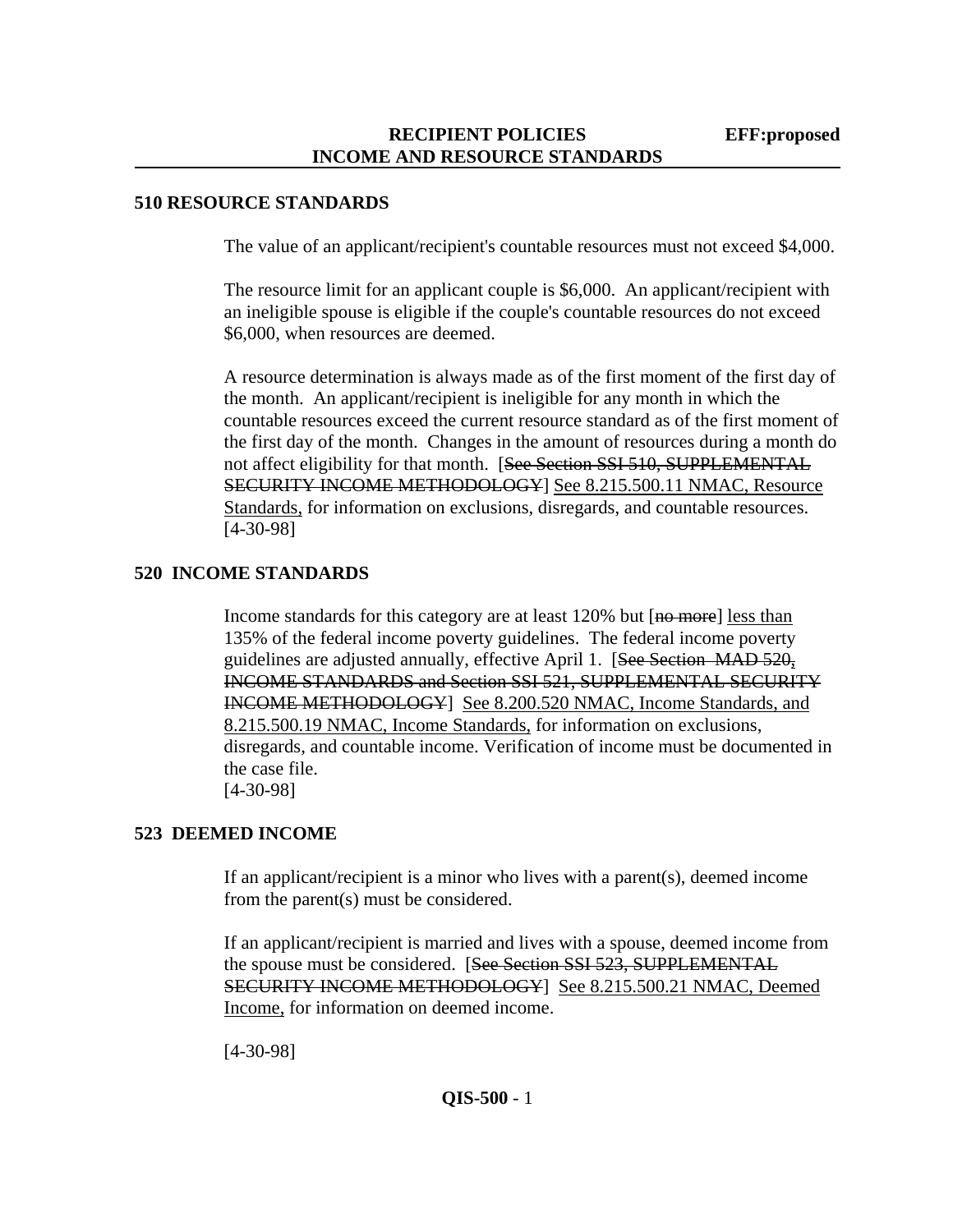#### **600 BENEFIT DESCRIPTION**

Most individuals  $[sixty-five (65)]$  65 or older receive free medicare part A. Those who do not receive free part A can voluntarily enroll for hospital insurance coverage and pay the monthly premium. Medicaid does not pay the medicare part A monthly premium for this category of recipients. Voluntary enrollees for premium/conditional medicare part A must enroll for supplementary medical insurance, medicare part B, and pay that premium also. After an application for QI benefits is approved, medicaid begins to pay the medicare part B premium.

Applicants/recipients eligible for QI1 coverage under another medicaid category may not be eligible for QI1. QI1 eligibility is funded by limited block grant funding beginning in 1998 and ending [after the year 2002] when the congressional extension period expires.

Since payment of the medicare part B premium is the only benefit, no medicaid card is issued [and there is no interaction with the Medicaid claims processing contractor].

[4-30-98]

## **620 BENEFIT DETERMINATION**

Application for QI1 is made on the assistance application form. Applications are acted on and notice of action taken is sent to the applicant within  $\left[$  forty-five (45) $\right]$ 45 days of the application. [4-30-98]

# **624 ONGOING BENEFITS**

A redetermination of eligibility is made every  $[\text{twelve}(12)]$  12 months. [4-30-98]

# **625 RETROACTIVE BENEFIT COVERAGE**

Up to three  $[\frac{1}{3}]$  months of retroactive coverage can be furnished to applicants who have been on medicare during the retroactive period and would have met applicable eligibility criteria had they applied during the three  $[\frac{1}{3}]$  months prior to the month of application. [4-30-98]

## **[625.1 Application for Retroactive Benefit Coverage**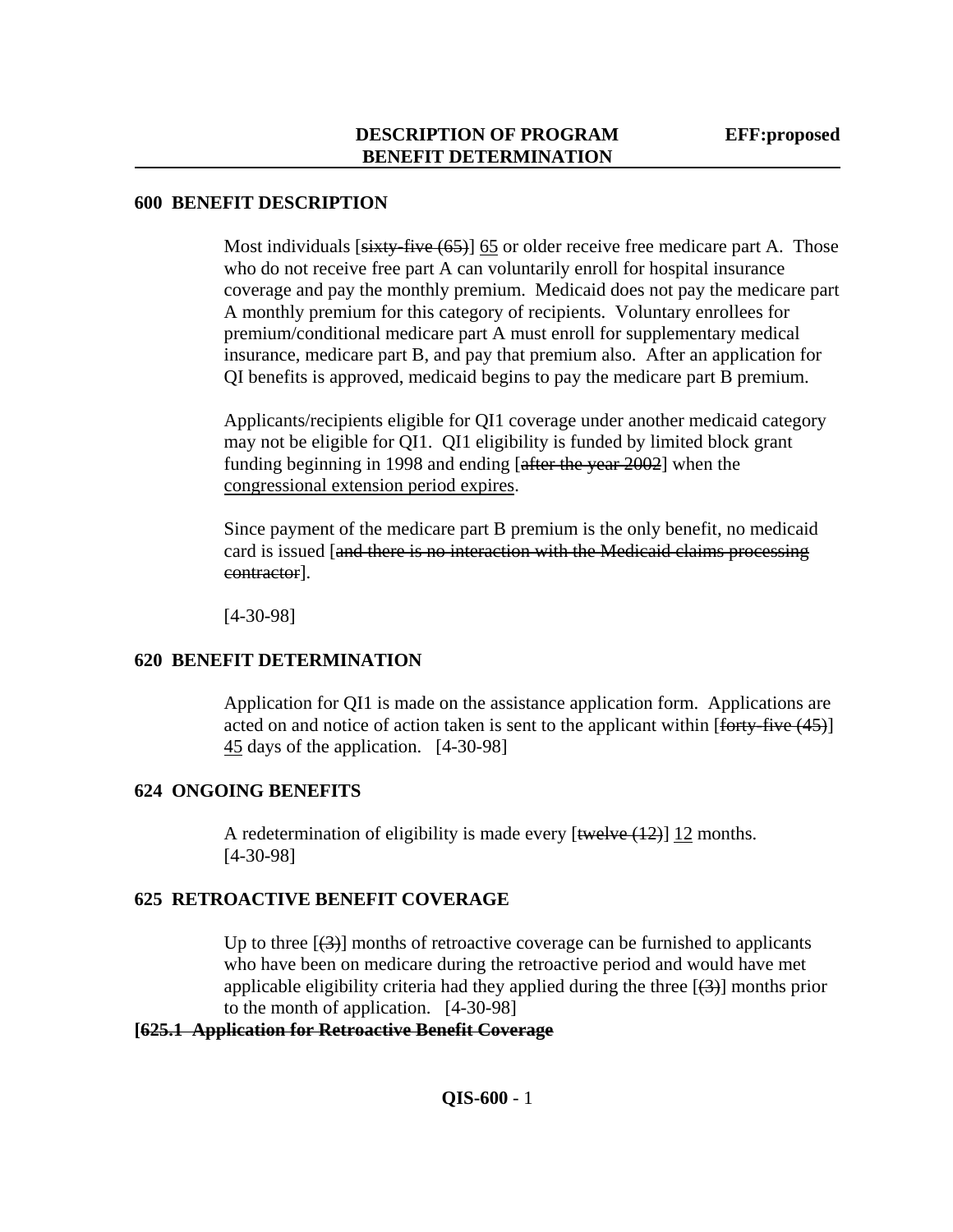Application for retroactive Medicaid can be made by checking "yes" in the "Application for Retroactive Medicaid Payments" box on the Application/Redetermination of Eligibility for Medical Assistance [(MAD 381) form] or by checking "yes" to the question on "Does anyone in your household have unpaid medical expenses in the last three (3) months?" on the Application for Assistance [(ISD 100 S) form.

Prior to January 1, 1998, no retroactive Medicaid coverage is available for applicants/recipients.

[4-30-98]

### **625.2 Approval Requirements**

To establish retroactive eligibility, the ISS must verify that all conditions of eligibility were met for each of the three (3) retroactive months. Eligibility for each month is approved or denied on its own merits.

**625.21 Applicable Benefit Rate** The Federal Benefit Rate (FBR) in effect during the retroactive months based on the applicant's living arrangements is applicable for retroactive Medicaid eligibility determinations. See [MAD-520], INCOME STANDARDS. If the applicant's countable income in a given month exceeds the applicable FBR, the applicant is not eligible for retroactive Medicaid for that month. If the countable income is less than the FBR, the applicant is eligible on the factor of income for that month.

A separate determination must be made for each of the three (3) months in the retroactive period.]

[4-30-98]

**A**. **Application for retroactive benefit coverage:** Application for retroactive medicaid is made by checking "yes" to the question on the application form about having unpaid medical bills in the three months prior to application for assistance. Applications for retroactive medicaid benefits must be made no later than 180 days from the date of application for assistance.

**B. Approval requirements:** To establish retroactive eligibility, the ISD worker must verify that all conditions of eligibility were met for each of the three retroactive months. Each month must be approved or denied on its own merit. In certain cases this may involve